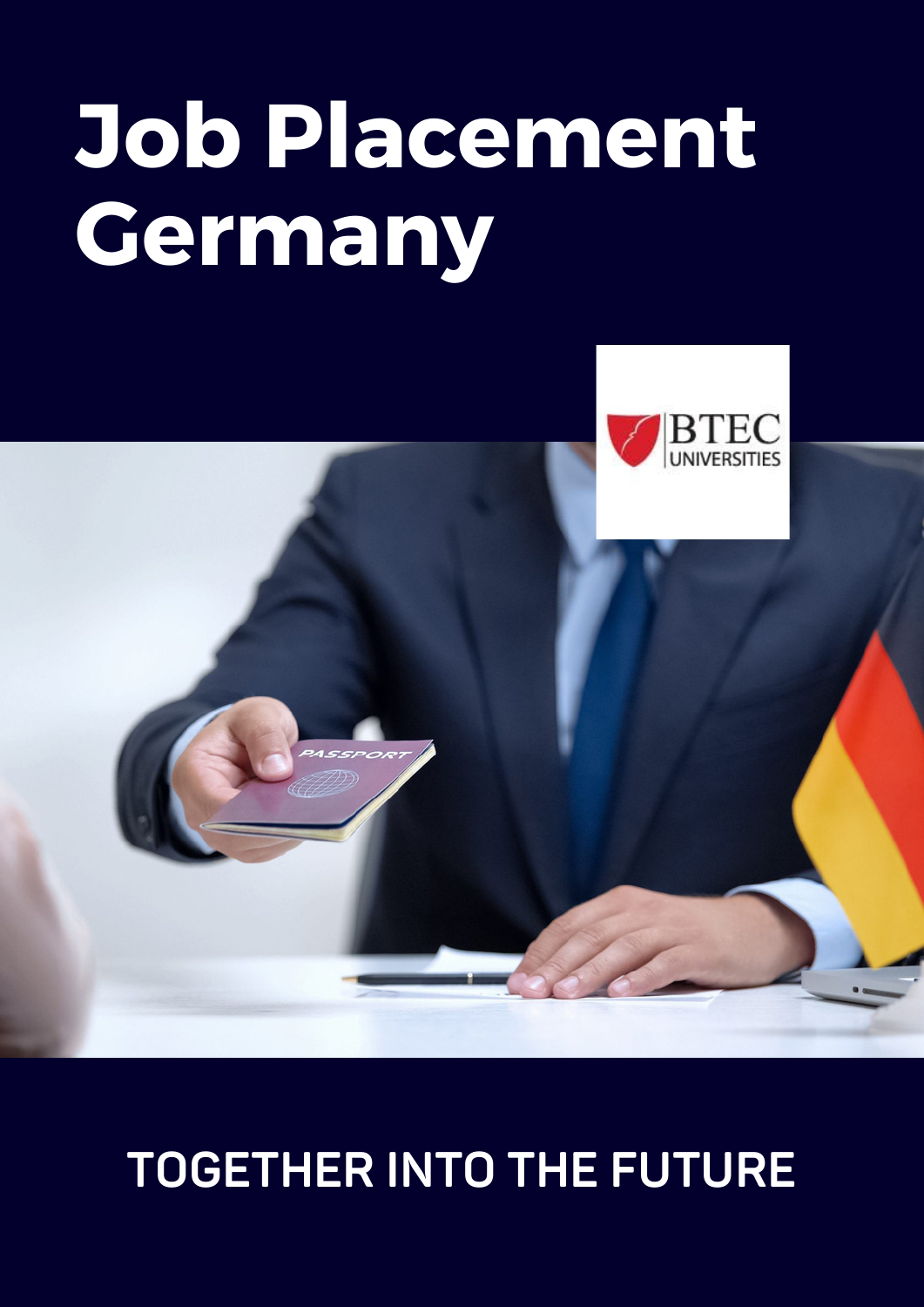

### **ABOUT BTEC**

#### **THE COMPANY**

BTEC Universities, headquartered in the United Arab Emirates, has been in operation since 1996 and specializes in a variety of services including placement abroad, immigration, online courses, and overseas education..

With in-depth knowledge of the industry, years of experience and worldwide network, we ensure our partners success.

We believe in being open, transparent and ethical in all our dealings. You also will find us helpful and committed to your cause once we take up your case. Your success is our happiness. We believe in giving our best and in building relationships with each client. Your recommendation is what helps us to thrive.

#### **OUR CORE TEAM**

Mr.Herman DCruz Chief Executive

Dr.Asha Peter Executive Director

Mr. Herman Roark **Director** 

Mr. Paul Watson Partnership & Strategic Alliance

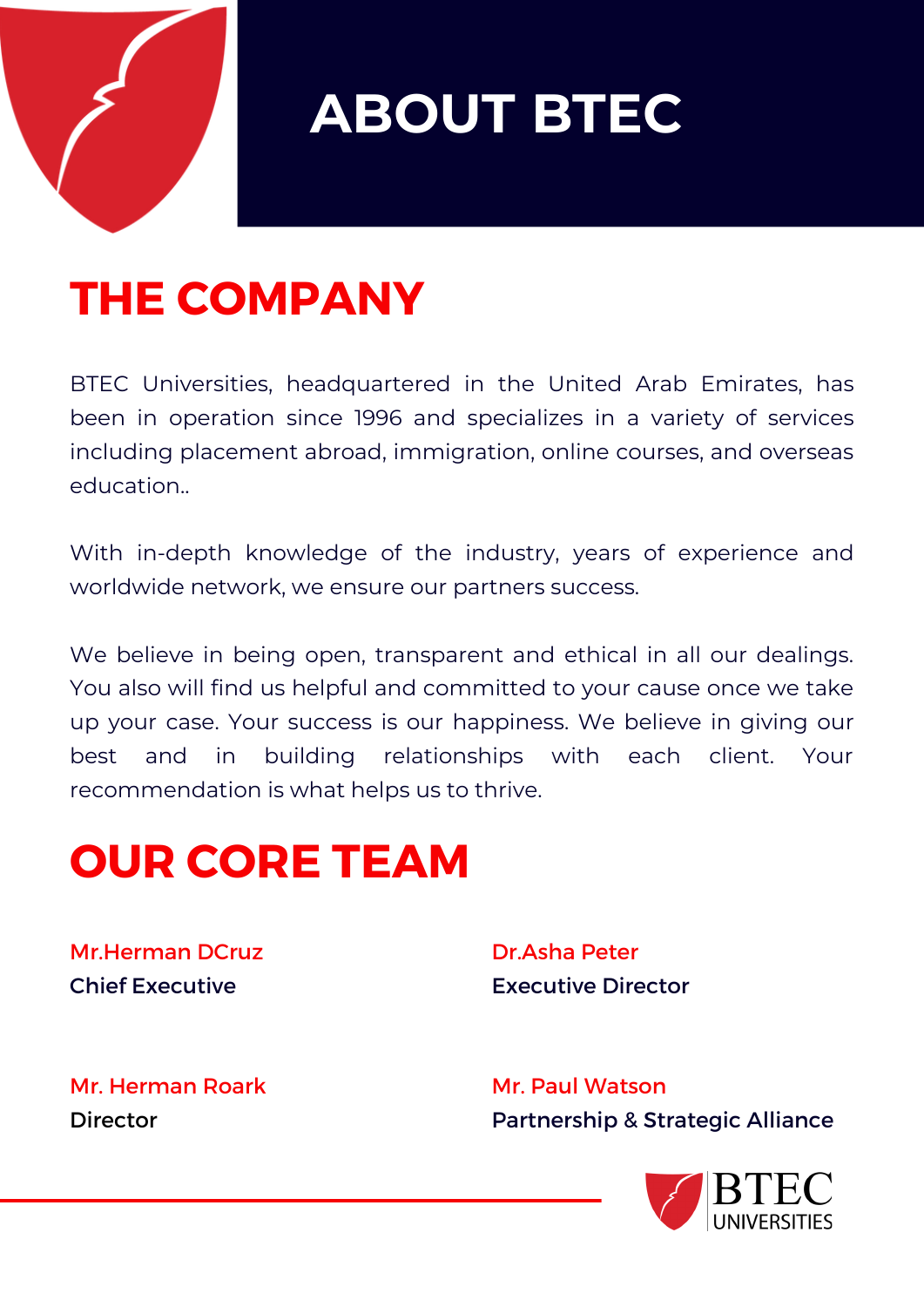

**PROJECT DETAILS**

#### **JOB PLACEMENT GERMANY**

The industrial placement program is initiated by German Chamber of Commerce. According to the German Federal Agency for Work, CEO Mr. Detlef Scheele, Germany requires approximately 4 lakhs skilled workers each year for the next 5 years.

Our German partners in collaboration with the German IHK Akademie has developed a program which targets to qualify, certify, and employ the university graduates in various specializations and professions such as Medicine, Nursing, Allied Health, Engineering, Hotel Management & Hospitality, Business Administration (Marketing and Accounting) and culinary (chefs).

BTEC brings you decades of expertise in education and management consulting. Our diversified experience comes from possessing highly qualified experts across the globe. We invite you to benefit from our placement program, which secures progressive careers for the job aspirants.